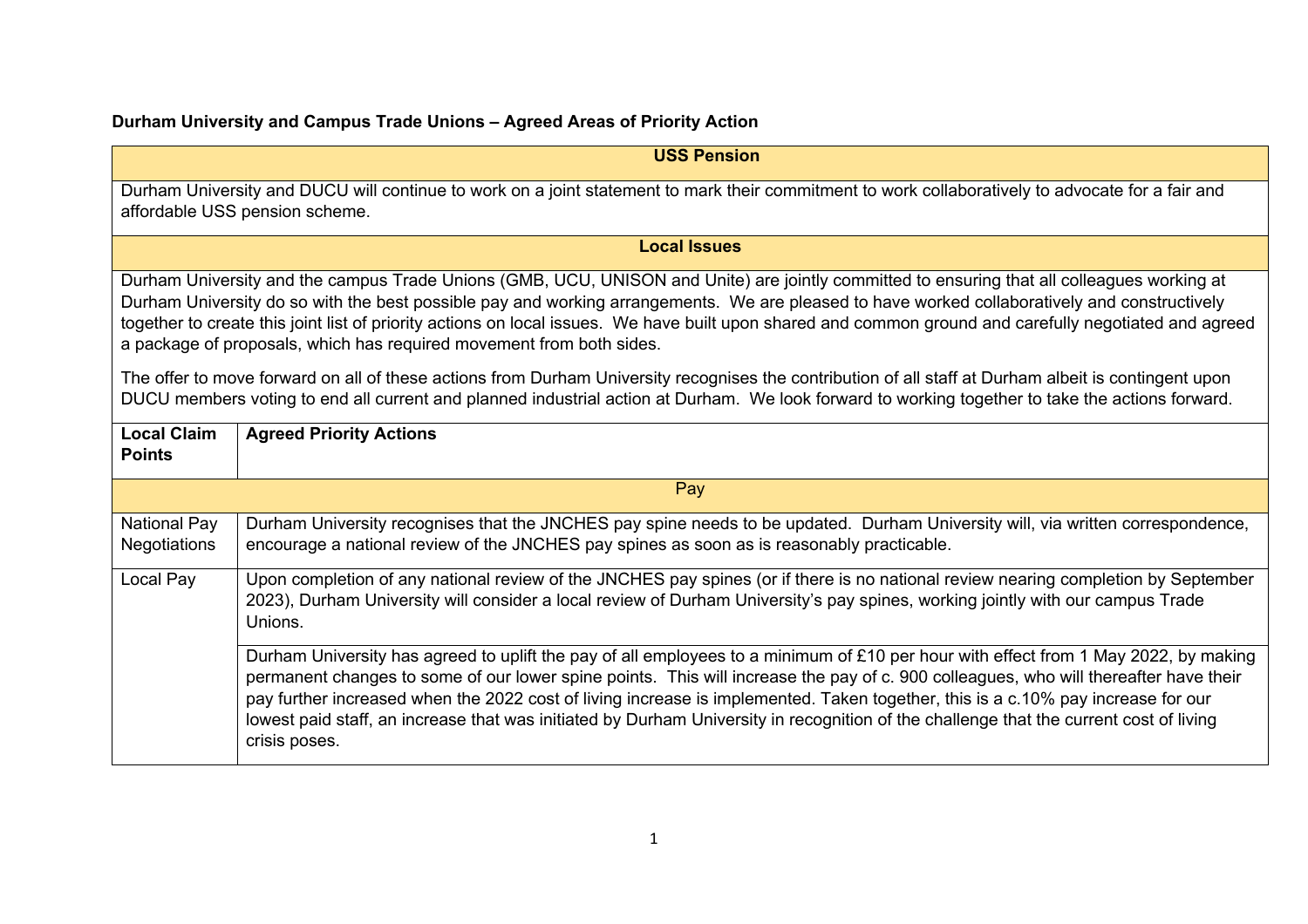|                                                                                          | Durham University has consistently increased the pay of our employees to a level that is at least equal to the Real Living Wage.<br>Durham University commits to annually increasing pay to at least match the Real Living Wage rate (save for if there were exceptional<br>unforeseen circumstances which would prevent such action), noting that in 2022 the University has exceeded the pay rate of the<br>National Living Wage.<br>Durham University is committed to keeping Real Living Wage accreditation under annual review.<br>The University will also review provision for outsourced roles from third parties, such as Mitie at an appropriate time such as contract<br>renewals or break periods.                                                                                                                                                                                                                                                |
|------------------------------------------------------------------------------------------|---------------------------------------------------------------------------------------------------------------------------------------------------------------------------------------------------------------------------------------------------------------------------------------------------------------------------------------------------------------------------------------------------------------------------------------------------------------------------------------------------------------------------------------------------------------------------------------------------------------------------------------------------------------------------------------------------------------------------------------------------------------------------------------------------------------------------------------------------------------------------------------------------------------------------------------------------------------|
| Pay<br>Progression                                                                       | Durham University recognises the contribution from its professional staff who are vital to the continued success of the University. The<br>University also recognises the difficulty faced by staff at the top of their pay spine, who are unable to automatically progress to<br>additional increments in their current role.                                                                                                                                                                                                                                                                                                                                                                                                                                                                                                                                                                                                                                |
|                                                                                          | In addition to the current processes under which staff may progress into the contribution points on the pay spine, Durham University<br>will work with the Trade Unions, within the next 4 months, to develop a new criteria and process whereby staff who have been at the<br>top of their normal pay grade or sitting on the same point within the contribution points for 3 years or more (and are not eligible for the<br>academic promotion and progression process), will participate in a formal review with their line manager to determine if there has<br>been any fundamental change to their responsibilities and/or whether their performance and contribution is such that they may<br>progress into the contribution points. Any such review under the new criteria shall take place on a tri-annual basis.<br>Any agreed criteria and process will be temporary and will remain in place until a national review of JNCHES has been concluded |
|                                                                                          | and, if considered appropriate, the University concludes a local review of the University pay spines.<br>In addition when a colleague has been at the top of their pay grade for 2 years, their manager will ensure there is a discussion with                                                                                                                                                                                                                                                                                                                                                                                                                                                                                                                                                                                                                                                                                                                |
|                                                                                          | them about development opportunities to support them to seek roles at a higher grade, if the colleague wishes to do so.                                                                                                                                                                                                                                                                                                                                                                                                                                                                                                                                                                                                                                                                                                                                                                                                                                       |
| All staff to be<br>paid a loyalty<br>bonus of<br>£2500 in<br>recognition of<br>increased | In addition to the matters addressed in the local issues claim, the University and the local trade unions mutually agree that the time<br>has come to thank colleagues from across the University, whether in a trade union or not, for their exceptional contributions over the<br>past two years of the pandemic. The University has carefully considered the affordability of such a payment and discussed, with the<br>local trade unions the parameters for how such a payment will be made to ensure an appropriate (and fair) sum to all employees. The<br>University has explained to the Trade Unions that this is at the limit of affordability and hopes that this, alongside other measures<br>taken during the pandemic, provide meaningful recognition for the efforts made by all our employees.                                                                                                                                               |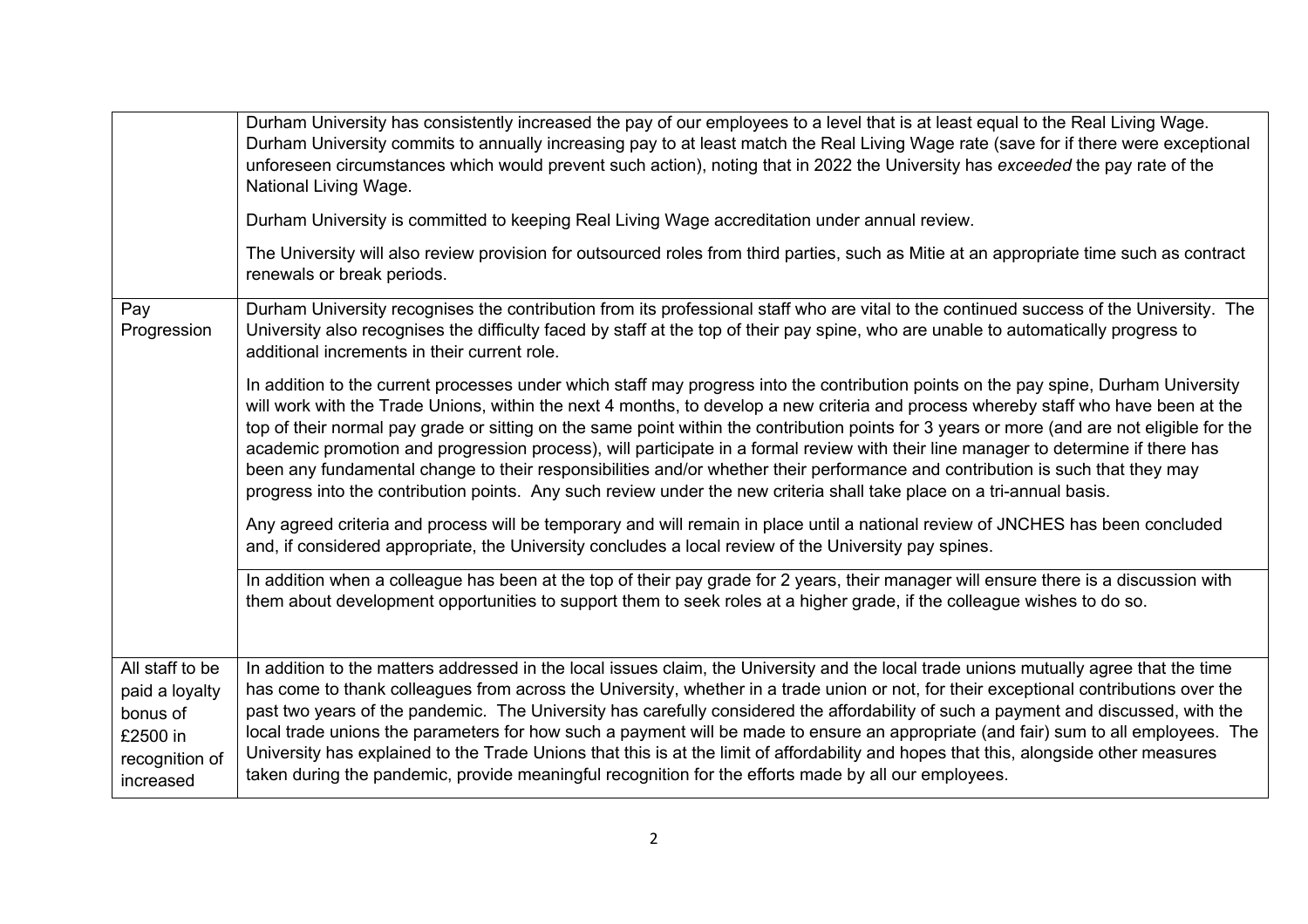| workload<br>during the<br>pandemic and<br>taking into<br>account "lack<br>of national<br>national | Specifically, on or before 31 July 2022 the University will make a one-off payment to all employees, which includes PGRs carrying out<br>teaching and related activities, to recognise their contributions over the last 2 years. All employees who had started employment at<br>the University on or before 1 January 2022 and are still employees when the payment is made in the July payroll will receive a<br>payment. The payments will be made on the basis of a simplified but more favourable pro-rata approach.<br>The payment will be £1000 to all employees with a contract of employment between 0.5 and 1FTE, £500 to employees with a contract<br>of employment which is less than 0.5FTE and £250 to all PGRs undertaking teaching/related activity. |
|---------------------------------------------------------------------------------------------------|----------------------------------------------------------------------------------------------------------------------------------------------------------------------------------------------------------------------------------------------------------------------------------------------------------------------------------------------------------------------------------------------------------------------------------------------------------------------------------------------------------------------------------------------------------------------------------------------------------------------------------------------------------------------------------------------------------------------------------------------------------------------|
| progress on<br>pay                                                                                | Durham University further commits to increasing the 2022 annual reward budget, which is used to recognise and reward staff across<br>the University, including Exceptional Contribution Points, Discretionary Awards, team awards and recognition events/awards.                                                                                                                                                                                                                                                                                                                                                                                                                                                                                                     |
| Pay and promotion inequalities                                                                    |                                                                                                                                                                                                                                                                                                                                                                                                                                                                                                                                                                                                                                                                                                                                                                      |
| Gender pay<br>gap                                                                                 | Durham University has a Diversity Pay Steering Group which produces an annual report and has created a comprehensive action<br>plan to reduce the gender pay gap at Durham. Our trade unions are represented on the Steering Group.                                                                                                                                                                                                                                                                                                                                                                                                                                                                                                                                  |
|                                                                                                   | Our gender pay gap is declining year-on-year, whereas that of the sector is increasing. During the most recent period, our work on<br>casualisation, in collaboration with our trade unions, has resulted in an 8% reduction in the median gender pay gap. Work which is<br>underway to increase pay for colleagues on our lower grades has the potential to help further reduce our gender pay gap.                                                                                                                                                                                                                                                                                                                                                                 |
|                                                                                                   | We are recruiting more women into higher grade roles (Grade 7 and above) than ever before and are promoting more women than<br>men year-on-year following revisions to our academic promotion processes.                                                                                                                                                                                                                                                                                                                                                                                                                                                                                                                                                             |
|                                                                                                   | The gender pay gap is mainly due to the structure of our workforce. Our college system means that we have more lower graded roles<br>than other universities of a similar size and, unlike many other universities, we only outsource a very small number of our lower<br>graded roles.                                                                                                                                                                                                                                                                                                                                                                                                                                                                              |
|                                                                                                   | Our gender pay gap is still too high and there is more we can do.                                                                                                                                                                                                                                                                                                                                                                                                                                                                                                                                                                                                                                                                                                    |
|                                                                                                   | We will continue to work constructively and collaboratively in this area and we welcome all suggestions of how we can reduce our<br>gender pay gap.                                                                                                                                                                                                                                                                                                                                                                                                                                                                                                                                                                                                                  |
| Race and                                                                                          | We have chosen to publish our ethnicity pay gap and our disability pay gap for the first time in 2022. We will provide relevant data,                                                                                                                                                                                                                                                                                                                                                                                                                                                                                                                                                                                                                                |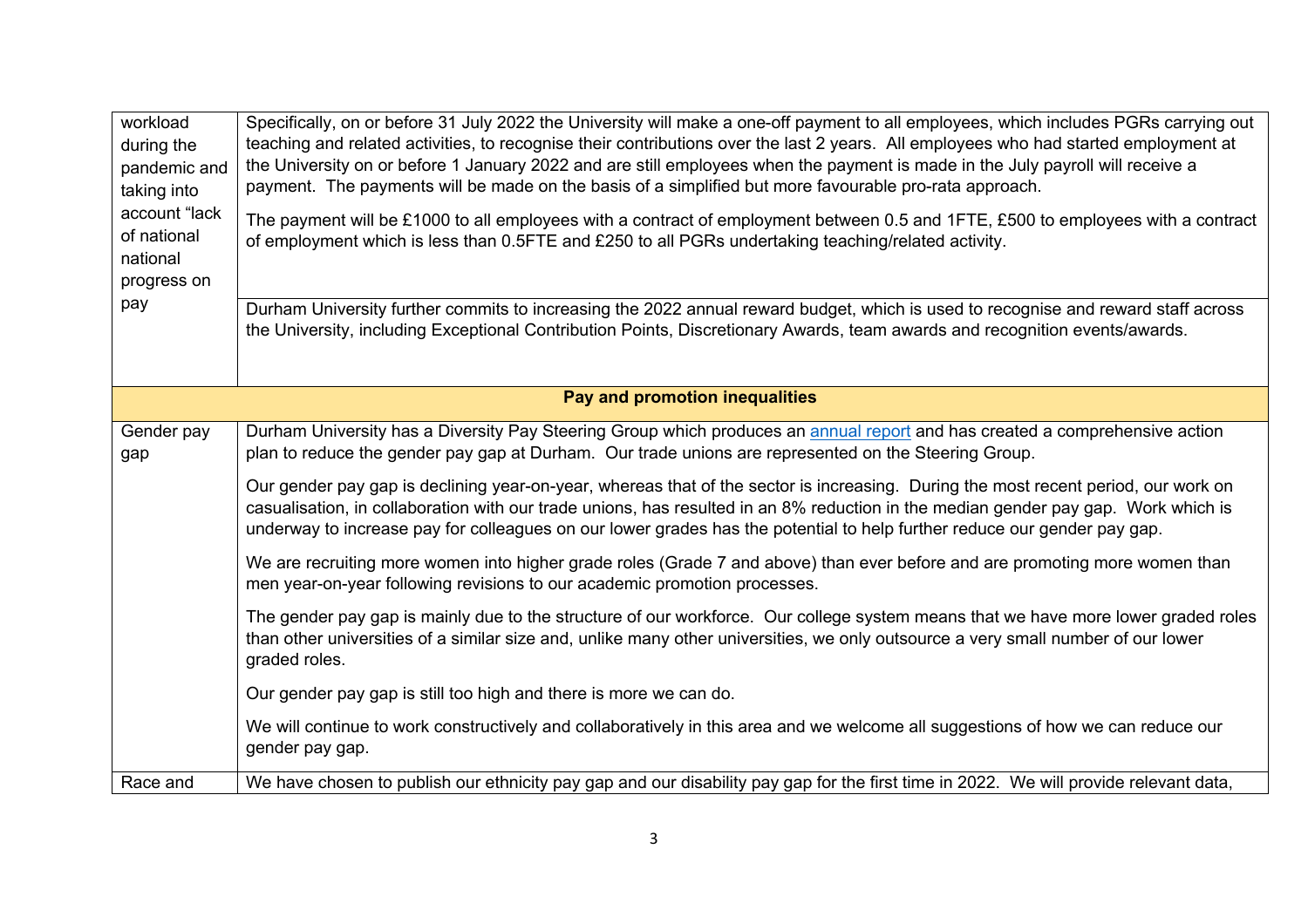| disability pay                                                     | including disaggregated data for academic and professional staff, save where such data could lead to the identification of individuals.                                                                                                                                                                                                                                                                                                                                                                                                                          |
|--------------------------------------------------------------------|------------------------------------------------------------------------------------------------------------------------------------------------------------------------------------------------------------------------------------------------------------------------------------------------------------------------------------------------------------------------------------------------------------------------------------------------------------------------------------------------------------------------------------------------------------------|
| gap                                                                | We are reviewing the action plans for these groups through the Diversity Pay Steering Group and invite suggestions for actions that<br>might help us reduce the gender pay gap further from all members of the University, whilst noting the legal requirement to respect the<br>need to ensure equal pay.                                                                                                                                                                                                                                                       |
| Grading and<br>job<br>descriptions -<br>PS/Colleges                | We are reviewing Durham University's Job Family job description templates so that they provide suitable information to attract<br>candidates to Durham and to ensure our staff (and their managers) fully understand the requirements of their role. We look forward to<br>engaging with the trade unions in this review.                                                                                                                                                                                                                                        |
| Use of market<br>supplements<br>or other<br>attraction<br>payments | Durham University will review its current guidance on the use of market supplements or other payments to potentially attract<br>candidates to roles. This will ensure that where additional payments are considered, this is undertaken consistently with appropriate<br>benchmarking, so that we remain competitive in the recruitment market.                                                                                                                                                                                                                  |
|                                                                    | <b>Inequalities more generally</b>                                                                                                                                                                                                                                                                                                                                                                                                                                                                                                                               |
|                                                                    |                                                                                                                                                                                                                                                                                                                                                                                                                                                                                                                                                                  |
| Buy out staff<br>from<br>University<br>level roles                 | Durham University will formally recognise the workload for staff associated with appropriate University level roles, for example chairing<br>a Staff EDI Network. This will include the buy-outs for employees and pre-agreed additional working hours for hourly-paid colleagues.<br>We fully appreciate that this is an important element of citizenship and we will consider how best to recognise such work, potentially<br>beyond that which is currently provided in the University's promotion/progression process and merit/discretionary award process. |
| Improved<br>partner<br>leave/shared<br>parental pay                | Durham University is currently reviewing and updating all of our 'family friendly' policies (such as maternity and paternity leave). We<br>will shortly be in a position to be able to discuss these with our trade unions and relevant staff EDI networks. This work had been<br>paused due to Covid-19. Our aim is to be among the most family friendly employers in the sector.                                                                                                                                                                               |
|                                                                    | <b>Casualisation</b>                                                                                                                                                                                                                                                                                                                                                                                                                                                                                                                                             |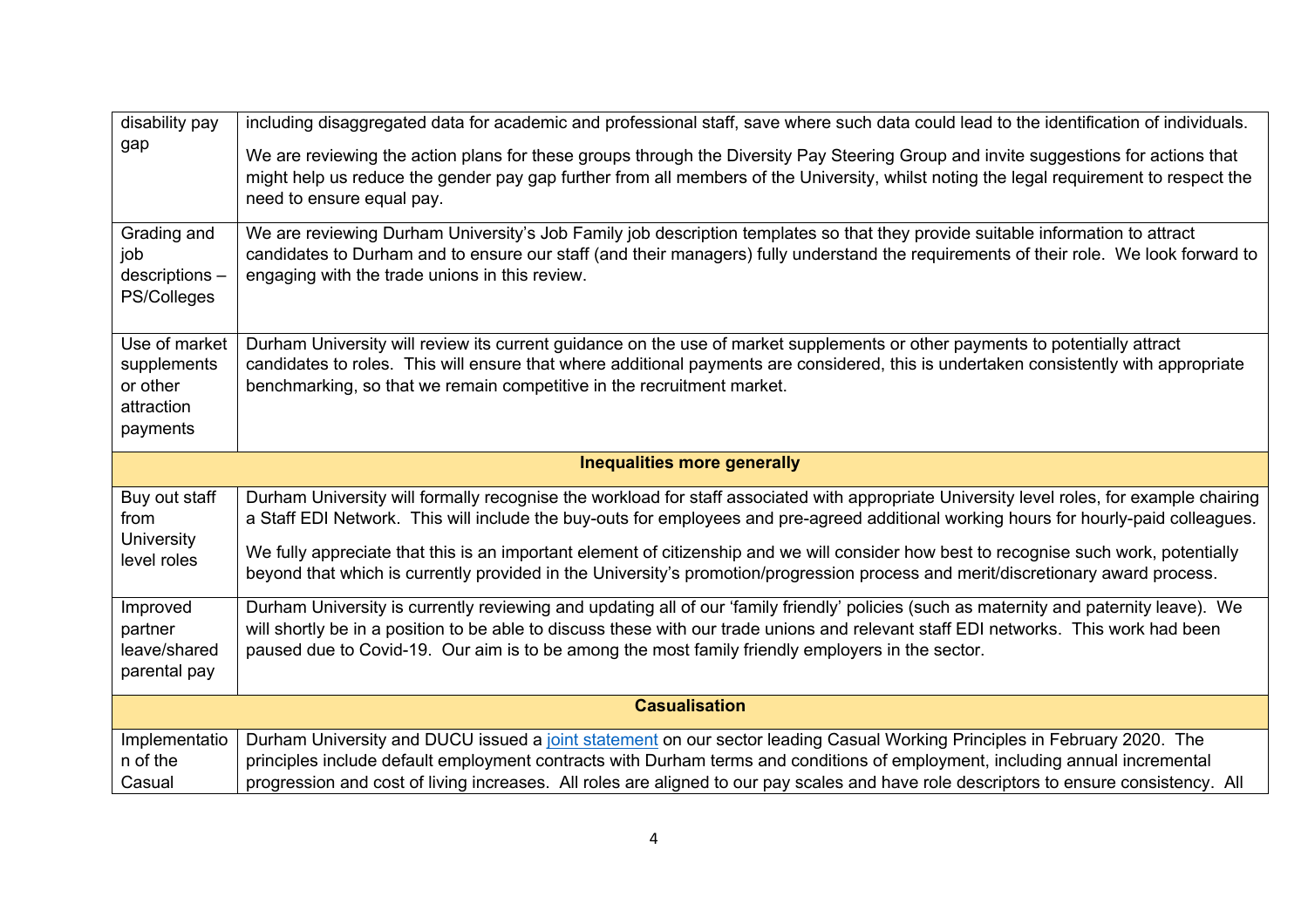| Working<br>Principles | roles must undergo a light touch recruitment process to ensure transparency. All work or training which is required to be undertaken<br>as part of a role must be paid for.                                                                                                                                                                                                                                                                                                                                                                                                                                                                                                                        |  |
|-----------------------|----------------------------------------------------------------------------------------------------------------------------------------------------------------------------------------------------------------------------------------------------------------------------------------------------------------------------------------------------------------------------------------------------------------------------------------------------------------------------------------------------------------------------------------------------------------------------------------------------------------------------------------------------------------------------------------------------|--|
|                       | We acknowledge that these principles are not yet fully implemented across the University and are committed to making this a reality<br>as soon as possible. These Principles are not optional.                                                                                                                                                                                                                                                                                                                                                                                                                                                                                                     |  |
|                       | Following consultation with key stake holders, including our Trade Unions, we are undertaking an end-to-end process review of the<br>administrative processes involved in casual appointments. The HR team is working in partnership with stakeholders on the<br>implementation and launch of the updated processes, which will be introduced for the AY 2022/23. This will be supplemented by<br>relevant updates to Guidance. Additional staff have been recruited to HR to support the casual process across the University. This is<br>a measure of the University's commitment to ensuring the Principles and processes are implemented as consistently as possible<br>across the University. |  |
|                       | When the University implements the updated processes, it will also take the opportunity to work with Departments to reinforce the<br>University's Casual Working Principles and ensure they are appropriately implemented and embedded across the University.                                                                                                                                                                                                                                                                                                                                                                                                                                      |  |
|                       | Following the implementation of the updated process, Departments will be required to adhere to the core Casual Working Principles.<br>HR will continue to work closely with Departments and Trade Unions to ensure such adherence.                                                                                                                                                                                                                                                                                                                                                                                                                                                                 |  |
|                       | Departments will also be reminded about the pay tariffs for teaching/related activity which were agreed with DUCU and must be used<br>as guidance when calculating pay for individuals before they start work. It is acknowledged that the variety of teaching/related work<br>across the University varies significantly between departments and modules and there can be no set tariffs.                                                                                                                                                                                                                                                                                                         |  |
|                       | To support the implementation of the new casual processes for AY 2022/23 and the relaunch of the Casual Working Principles,<br>Durham University will agree to dedicated DUCU facilities time of 0.1FTE for an initial period of 6 months, which may, following<br>review, be extended to 12 months. The DUCU representative and the University will work constructively together to identify and<br>resolve concerns.                                                                                                                                                                                                                                                                             |  |
| <b>Contracts</b>      |                                                                                                                                                                                                                                                                                                                                                                                                                                                                                                                                                                                                                                                                                                    |  |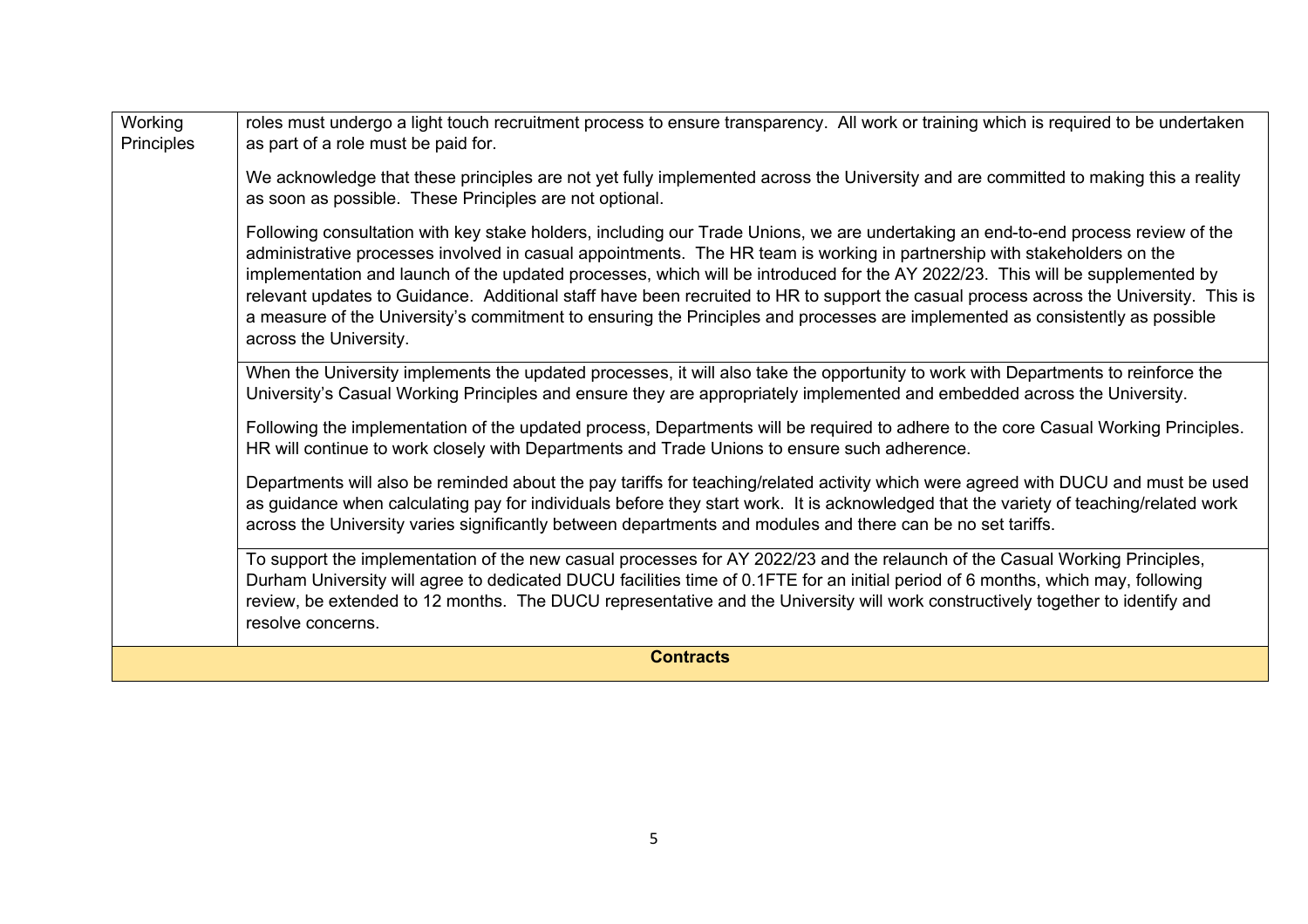| Teaching<br>contracts | Durham University has already agreed to end the use of 9 month teaching contracts such that all teaching engagements should be a<br>minimum of 12 months. This allows colleagues to engage in research, development or related activity from the previous teaching<br>year.                                                                                                                                                                                                                                                                |
|-----------------------|--------------------------------------------------------------------------------------------------------------------------------------------------------------------------------------------------------------------------------------------------------------------------------------------------------------------------------------------------------------------------------------------------------------------------------------------------------------------------------------------------------------------------------------------|
|                       | Where there are 9 month teaching contracts in place in the University, these will be reviewed when brought to the attention of the<br>Head of Department or Executive Dean and as a default they will be extended to a 12 month contract (or, where appropriate and if<br>there is business need, a longer fixed term). If 9 month contracts are being offered to individuals, this should be raised with the<br>relevant Head of Department and Executive Dean.                                                                           |
| 23 month              | The University has no policy which suggests or requires 23 month contracts.                                                                                                                                                                                                                                                                                                                                                                                                                                                                |
| teaching<br>contracts | Any 23 month contracts will be reviewed when they are brought to the attention of the Head of Department or Executive Dean and, as<br>a default, they will be extended to a 24 month contract (or, where appropriate and if there is business need, a longer fixed term).                                                                                                                                                                                                                                                                  |
|                       | We will reiterate to Faculties that contract length should be aligned to business need/availability of funding.                                                                                                                                                                                                                                                                                                                                                                                                                            |
| <b>Fixed Term</b>     | Durham University has committed to working with our trade unions to review the use of fixed term contracts across the University.                                                                                                                                                                                                                                                                                                                                                                                                          |
| Contracts             | The review will include: updating guidance on when fixed term contracts may be used, considering relevant data on the use of short<br>fixed term contracts with a view to considering if more appropriate arrangements could be put in place, reviewing redeployment<br>arrangements and reviewing the use of bridging funds for situations when contracts are not concurrent.                                                                                                                                                             |
|                       | While the University and the Trade Unions recognise the importance of this work, it has been agreed that a review will not commence<br>until 2023.                                                                                                                                                                                                                                                                                                                                                                                         |
|                       | <b>Workload</b>                                                                                                                                                                                                                                                                                                                                                                                                                                                                                                                            |
| Review of<br>workload | Durham University has recognised for some time that workloads within the University require attention and this was further highlighted<br>in the recent staff survey. We will, in partnership with our trade unions and in consultation with a cross section of our staff, create high<br>level workload principles which will be designed to tackle workload concerns for all colleagues across the University.                                                                                                                           |
|                       | We will convene two working groups, which will include colleagues from the campus Trade Unions; one to make recommendations for<br>academic workload and one to make recommendations for professional services/colleges workload. Once the working groups are<br>established and in line with the high-level workload principles, they will determine their programme of work, with actions being<br>implemented in the following 6-12 months. The working groups terms of reference will include oversight of the implementation of their |